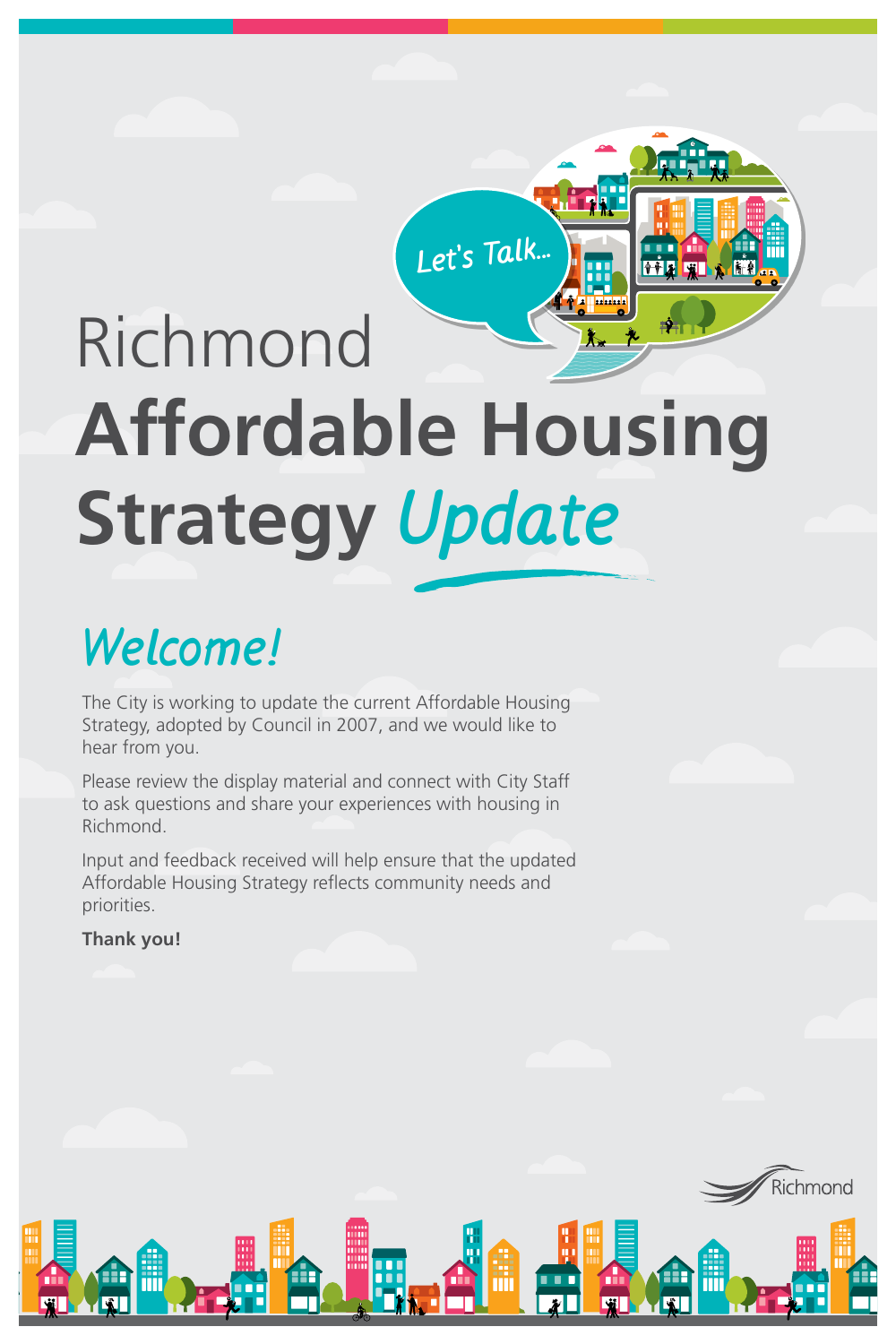



# **We need your help!**

A range of affordable housing choices for individuals and families of all ages, types, and incomes is an important part of a liveable and inclusive community. Housing affordability however remains a critical issue for many households in Richmond.

Local knowledge will strengthen the updated strategy. We need your help to identify and prioritize local housing issues and needs.

## **Affordable Housing Strategy Update Process**

The strategy will take place over 5 phases and there will be opportunities for engagement along the way.

Visit **LetsTalkRichmond.ca** to participate in an online survey and visit **Richmond.ca/AffordableHousing** to keep updated on the project's progress and opportunities to engage.

Winter 2016–Summer 2016



Summer 2016–Spring 2017

Winter 2017



## **Project Team**

#### **Joyce Rautenberg**

*Affordable Housing Coordinator*  City of Richmond jrautenberg@richmond.ca

#### **Monica Bennington**

- *Affordable Housing Planner*
- City of Richmond
- mbennington@richmond.ca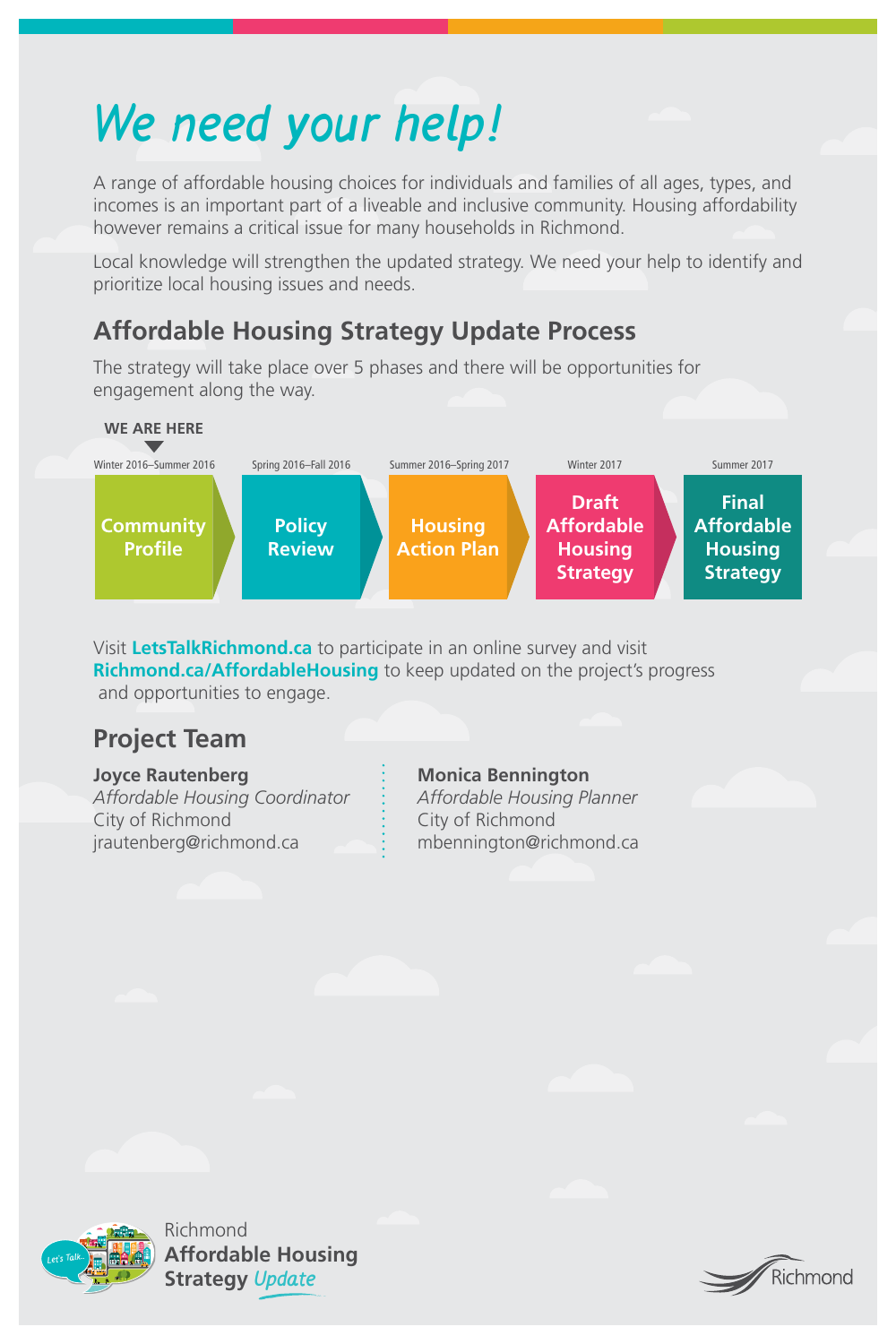



# **Defining Affordable Housing**

'*Affordable Housing*' is commonly defined as households spending no more than 30% of their gross income towards housing costs. For renters, this includes rent and utilities. For homeowners, this includes mortgage payments, utilities, property taxes and house insurance.

For example, a household that earns **\$60,000** a year should ideally not pay more than **\$1,500** a month on housing costs.

### **Appropriate Housing**

'*Appropriate Housing*' is housing that is affordable and that is:



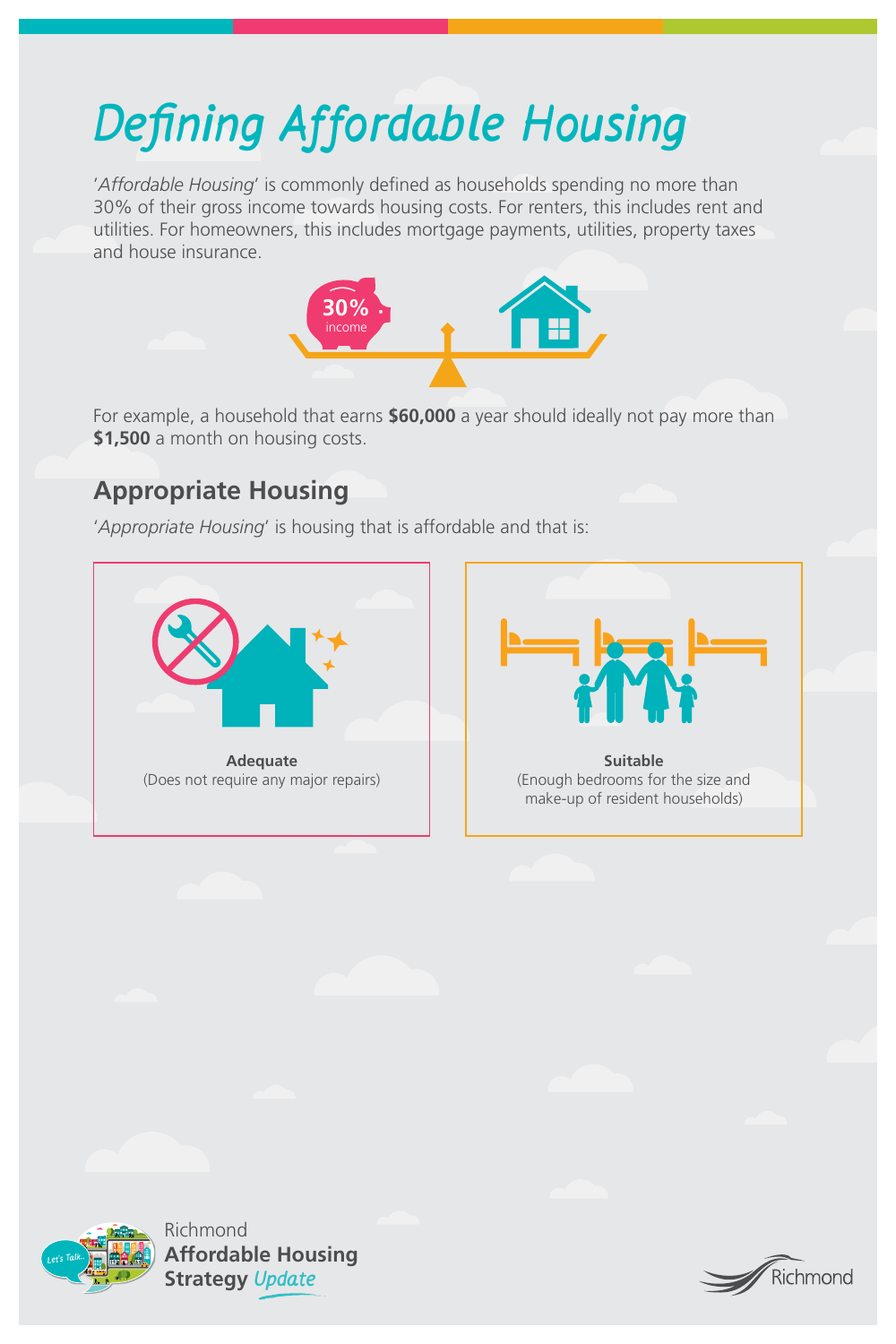



# **City's Role in Affordable Housing**

### **A partnership role**

The City cannot solve housing affordability problems alone. It recognizes that it can play a role in partnership with the federal and provincial governments, which have the primary responsibility for affordable housing, and the private and non-profit housing sectors.

## **2007 Affordable Housing Strategy**

The current Affordable Housing Strategy directs the City's response to ensure that a range of housing options are developed for households of different ages, family types,

#### and income.

• **3 Key Priorities**

- **Key elements in the City's response to Affordable Housing:**
	- Planning and housing policy development
	- Leasing City owned land to non-profit housing providers
	- An Affordable Housing Reserve Fund, which contributes funding to affordable housing projects
	- Inclusionary zoning requiring developers to build affordable rental units in exchange for density bonuses





**Low End Market Rental** Annual household incomes between \$34,000 and \$57,000

**Entry Level (affordable) Homeownership** Annual household incomes less than \$64,000



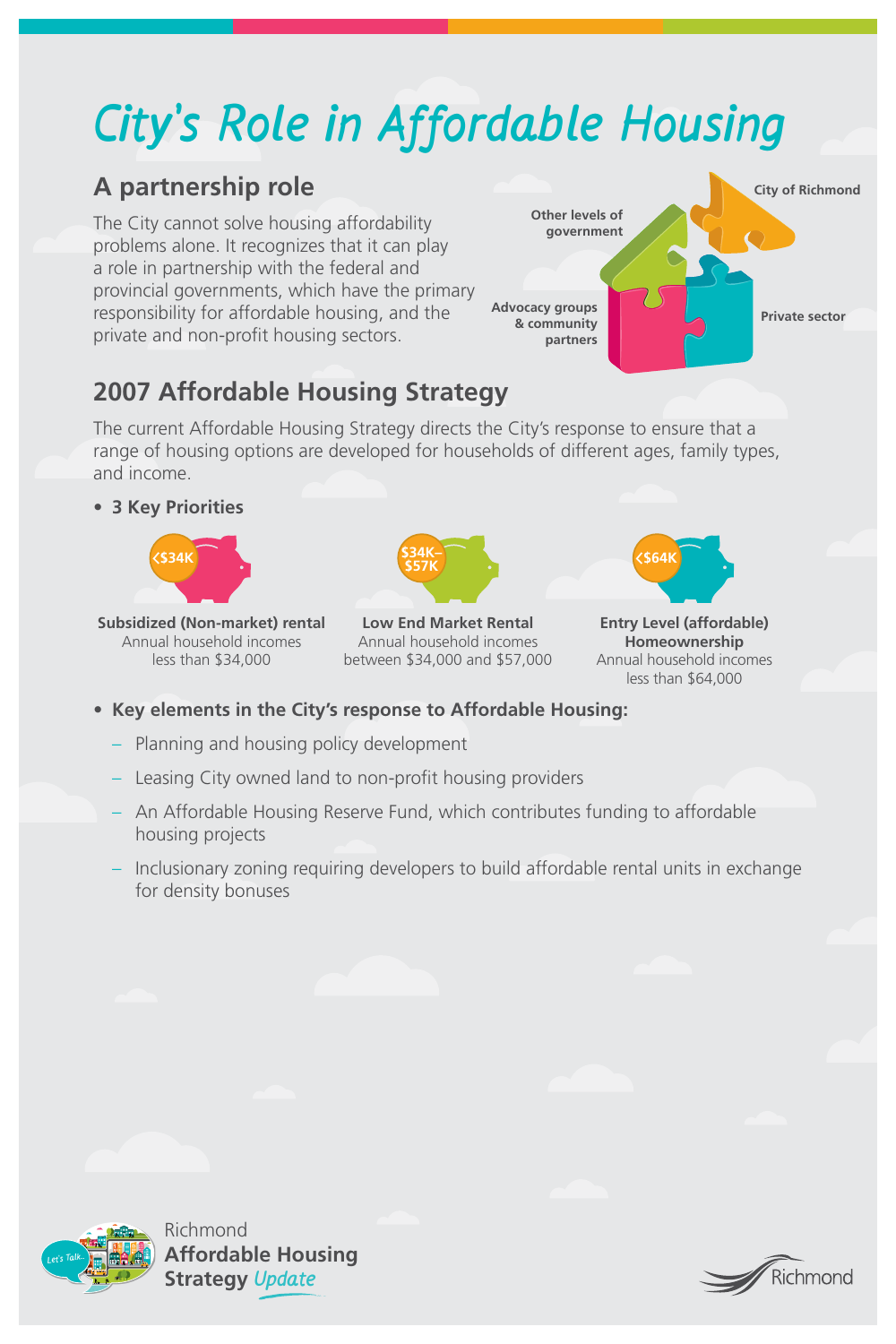



# **Highlights**

**Affordable Housing Achievements (as of March 2016)**

## **Affordable Housing Inventory**

• 1,392 units secured through the Affordable Housing Strategy since 2007:

• 3,175 affordable rental units secured outside of the Affordable Housing Strategy (including family and seniors' rental, and co-ops)

## **City Contributions to Affordable Housing Projects**

• The City has leased seven (7) City-owned properties at below market rates to non-profit housing providers

• The City collects affordable housing contributions at a flat rate in exchange for density bonuses:

• In developments with more than 80 units, the City requires at least 5% of the total floor area to be constructed as low-end market rental units

- The City has made significant contributions over the past three years towards the construction costs and municipal fees for two local housing developments:
	- \$24.1 million to the Kiwanis Towers for low-income seniors' rental housing (*project completed*).
	- \$19.1 million to the Storeys development for vulnerable individuals and families (*project under construction*).

## **Land Partnerships**

## **Density Bonusing**

## **Affordable Housing Reserve Fund**

• Since 2007, the City has collected \$7,459,208 in developer contributions towards Affordable Housing

**\$2 per square foot** 



**\$4 per square foot** for townhouse

**\$6 per square foot**  for apartment/mixed-use

**. . .** .

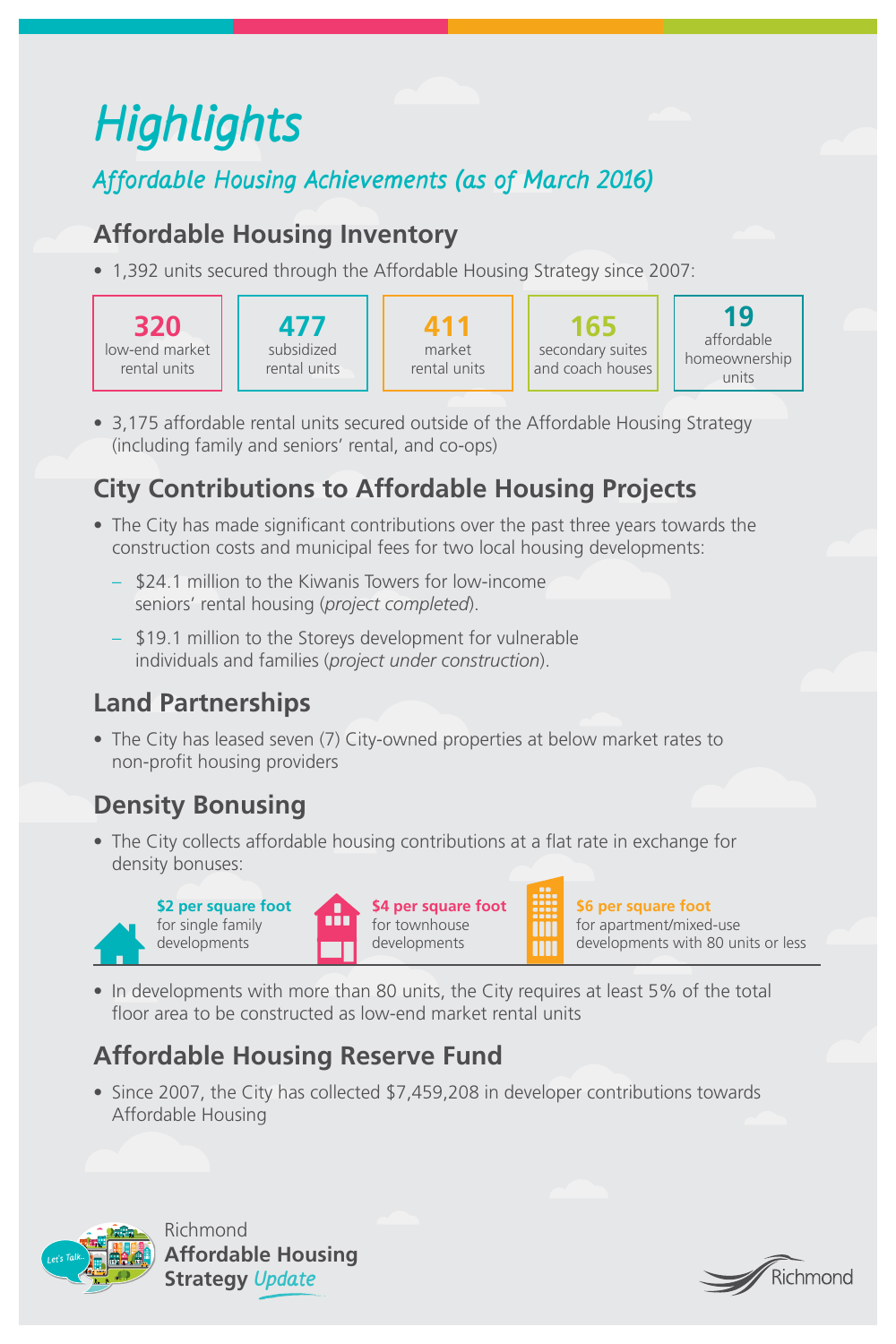



# **Housing in Richmond**

The City acknowledges that an important part of a liveable and inclusive community is having housing options to ensure all households of different sizes, ages, and incomes have access to housing that meet their needs. The following housing continuum identifies this mix of housing options.

| <b>Shelters</b>                                                                       |                                                                              |                                                                                                                                                                      |                                                                                                                                                                                                        |                                                                                                                                                                      |                                                                                                                                                                                                                                               |                                                                                                   |                                                                                                                                                               |                                                                                                                            |
|---------------------------------------------------------------------------------------|------------------------------------------------------------------------------|----------------------------------------------------------------------------------------------------------------------------------------------------------------------|--------------------------------------------------------------------------------------------------------------------------------------------------------------------------------------------------------|----------------------------------------------------------------------------------------------------------------------------------------------------------------------|-----------------------------------------------------------------------------------------------------------------------------------------------------------------------------------------------------------------------------------------------|---------------------------------------------------------------------------------------------------|---------------------------------------------------------------------------------------------------------------------------------------------------------------|----------------------------------------------------------------------------------------------------------------------------|
| Temporary<br>shelters opened<br>when an Extreme<br><b>Weather Alert is</b><br>issued. | Short-stay<br>housing with<br>varying levels<br>of support to<br>individuals | Short to medium<br>term housing<br>that includes<br>the provision of<br>support services<br>(on or off-site), to<br>help people move<br>towards self-<br>sufficiency | This housing<br>usually receives<br>funding from<br>senior government<br>and includes<br>housing managed<br>by BC Housing,<br>Metro Vancouver,<br>non-profit and co-<br>operative housing<br>providers | <b>Rental units</b><br>secured through<br>inclusionary<br>zoning. Targets<br>low-moderate<br><i>income</i><br>households with<br>rents set at below<br>market rates. | <b>Residential</b><br>housing built<br>as rental units,<br>and may not be<br>converted into<br>stratified units.<br>May be owned<br>by a developer<br>or a non-profit<br>organization,<br>or a secondary<br>suite on a single-<br>family lot. | Privately owned<br>condominiums<br>that could be<br>rented out by<br>the owner at<br>market rate. | Units affordable<br>to middle income<br>home buyers.<br>These housing<br>units are usually<br>modestly sized<br>and targeted to<br>first-time home<br>buyers. | Ownership<br>including single<br>family dwellings,<br>row houses, and<br>strata owned<br>condominiums at<br>market prices. |
| <b>Richmond Highlights</b>                                                            |                                                                              |                                                                                                                                                                      | <b>Richmond Highlights</b>                                                                                                                                                                             |                                                                                                                                                                      |                                                                                                                                                                                                                                               |                                                                                                   | <b>Richmond Highlights</b>                                                                                                                                    |                                                                                                                            |
|                                                                                       |                                                                              |                                                                                                                                                                      |                                                                                                                                                                                                        |                                                                                                                                                                      |                                                                                                                                                                                                                                               |                                                                                                   |                                                                                                                                                               |                                                                                                                            |

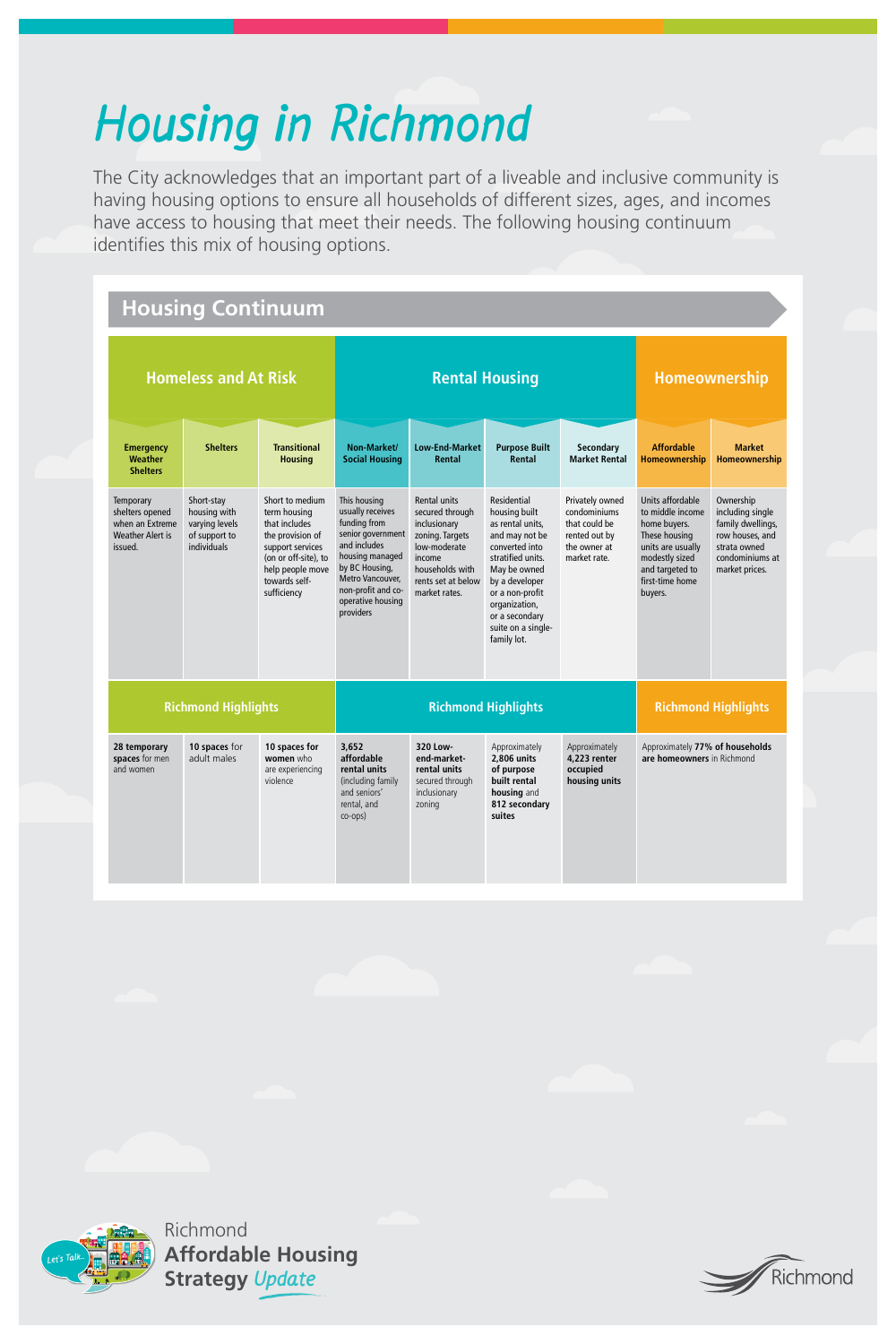



# **A Snapshot of Housing Affordability in Richmond**

*What will* 

**happen** to **our communities**  if **families** and our **workforce cannot afford** to **live here?**

**Rental Market**

#### **Homeownership Market**

**0.9%** In 2015 the **vacancy rate** was **0.9%** far below a 3% was **0.9%** far below a **3%**  'healthy' housing market.





*However*, average annual income only increased **20.8%** from 2001 – 2011

**Benchmark prices in Richmond, and annual income necessary to affordable purchase** *(as of March 2016)* 

|                                                               | <b>Type</b>            | <b>Benchmark Price</b> | <b>Annual income necessary with</b><br>a 20% down payment |  |  |  |  |
|---------------------------------------------------------------|------------------------|------------------------|-----------------------------------------------------------|--|--|--|--|
|                                                               | <b>Single Detached</b> | \$1,413,500.00         | \$206,576                                                 |  |  |  |  |
|                                                               | <b>Townhouse</b>       | \$631,600.00           | \$98,030                                                  |  |  |  |  |
| $\blacksquare$<br>18 S I                                      | <b>Apartment</b>       | \$404,700.00           | \$65,171                                                  |  |  |  |  |
| Far above the median household income of \$60,479 in Richmond |                        |                        |                                                           |  |  |  |  |



Service providers estimate over **100 residents** are homeless in Richmond



In 2015, almost **10,000 households**

in Metro Vancouver were waiting for social housing **(a waitlist of 5–7 years)**







#### **Indicators of need**



**As of 2015** there were a total of **2,806** purpose built rental units in Richmond.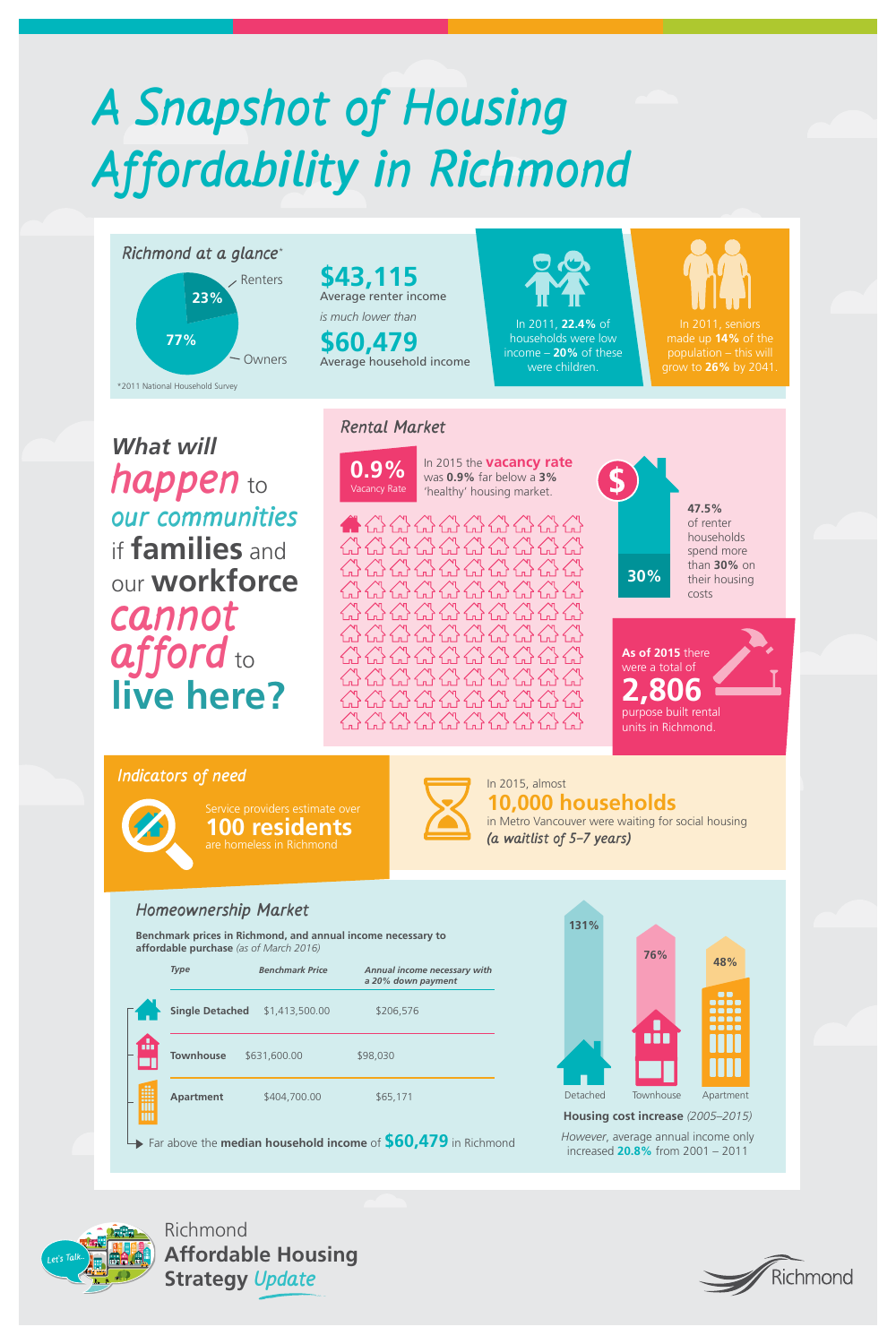



# **What we've heard so far...**

Your experience with housing in Richmond and your thoughts on creating a liveable community will help shape the updated Affordable Housing Strategy. The strategy will guide the City's actions in addressing local housing challenges in the coming years. Here are some of the comments and ideas we have heard so far:

> **We need an emergency shelter for women in Richmond**



**Adult children are living with parents because they cannot afford to live on their own**

#### **households**

**Too many investors in the housing market, leaving middle income households behind!** 

**More integrated lowincome housing in our neighbourhoods!**

> **The working poor cannot afford to rent**

> > **in Richmond**

**'Affordable' rental units are not affordable for households on fixed income**

> **More affordable rental housing and care facilities for seniors**

**Housing development for women with children with supports** 

**like child care Families are moving to other cities because they cannot afford to buy in Richmond** 

**Encourage large lot subdivisions to have smaller, more affordable homes**

**Support more co-op housing!**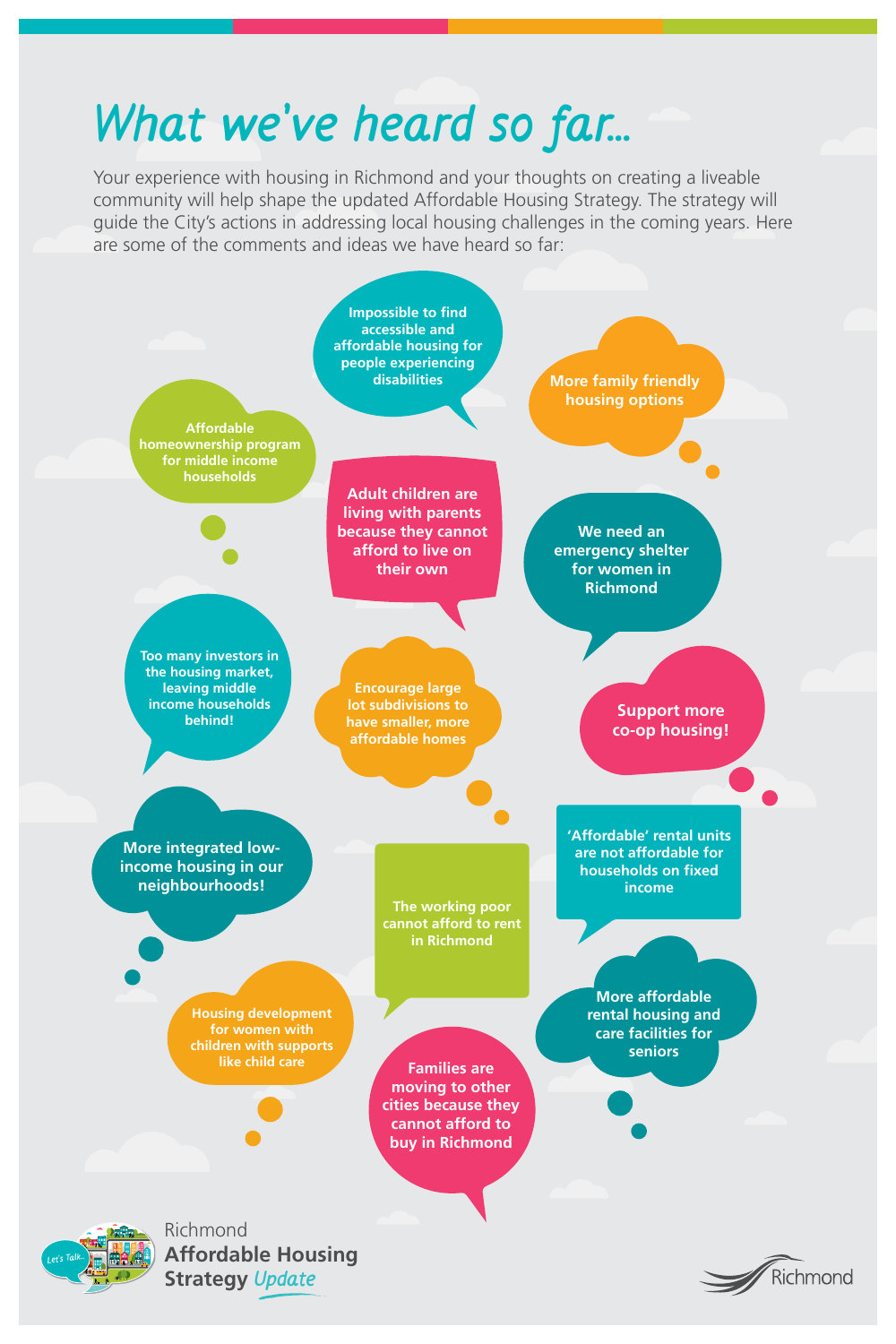



## **What we've heard so far...**

The City of Richmond works to create affordable housing options in partnership with senior levels of government and the non-profit and private sectors. Here are some comments our stakeholders have shared regarding housing affordability in Richmond:

> **The rents of LEMR units are too high for the target populations**

**The minimum low-end-marketrental unit size requirements are much larger than market units**

**An affordable homeownership program should** 

**be developed for families**

**It is impossible for non-profits to find clients affordable and accessible housing**

**Our community needs to redefine** 



**Be creative and repurpose commercial spaces for affordable** 

**Stacked townhouses encourage more affordability**

**No affordable housing options** 

**for vulnerable discharged hospital patients**

> **A centralized waitlist should be created for affordable units in Richmond**

**Non-profits could partner with developers to manage affordable units**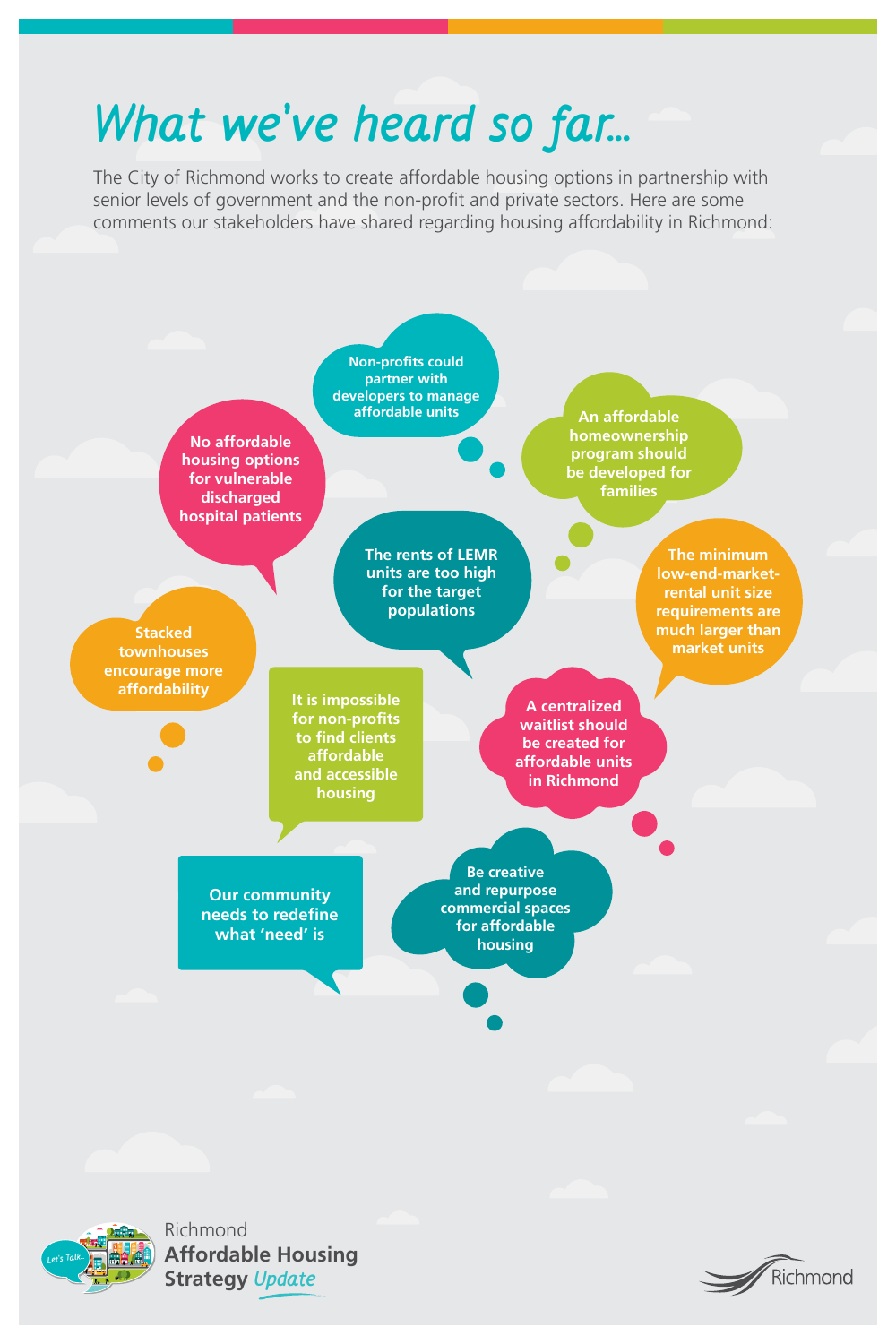



# **Visual Explorer Game**

## **If a picture is the same as a 1,000 words, what do these pictures say to you?**

On the table are a variety of housing images. They are from a range of places and settings. Pick out one image that illustrates what housing options you'd like to see in Richmond. Feel free to play the Visual Explorer game again if you see other important images you'd like to speak about.

*Note: The images are chosen from many possible housing photos. They do not, nor are they intended, to represent the ideal illustration of Richmond's housing forms. Their role is to help inspire you*

#### **How to Play**

#### **Imagine**

Think of what housing options you'd like to see in Richmond.

#### **Browse and Select**

Go to the image table and select an image from the available collection that illustrates a part of your vision for housing in Richmond.

#### **Reflect**

Take a moment to write or draw how the image related to what housing options you'd like to see in Richmond and why. Make sure you identify the number (on the back) of the picture you chose.

#### **Share**

Stick your note to the board and take a few moments to enjoy the contributions of others.



**2**

**3**

**4**